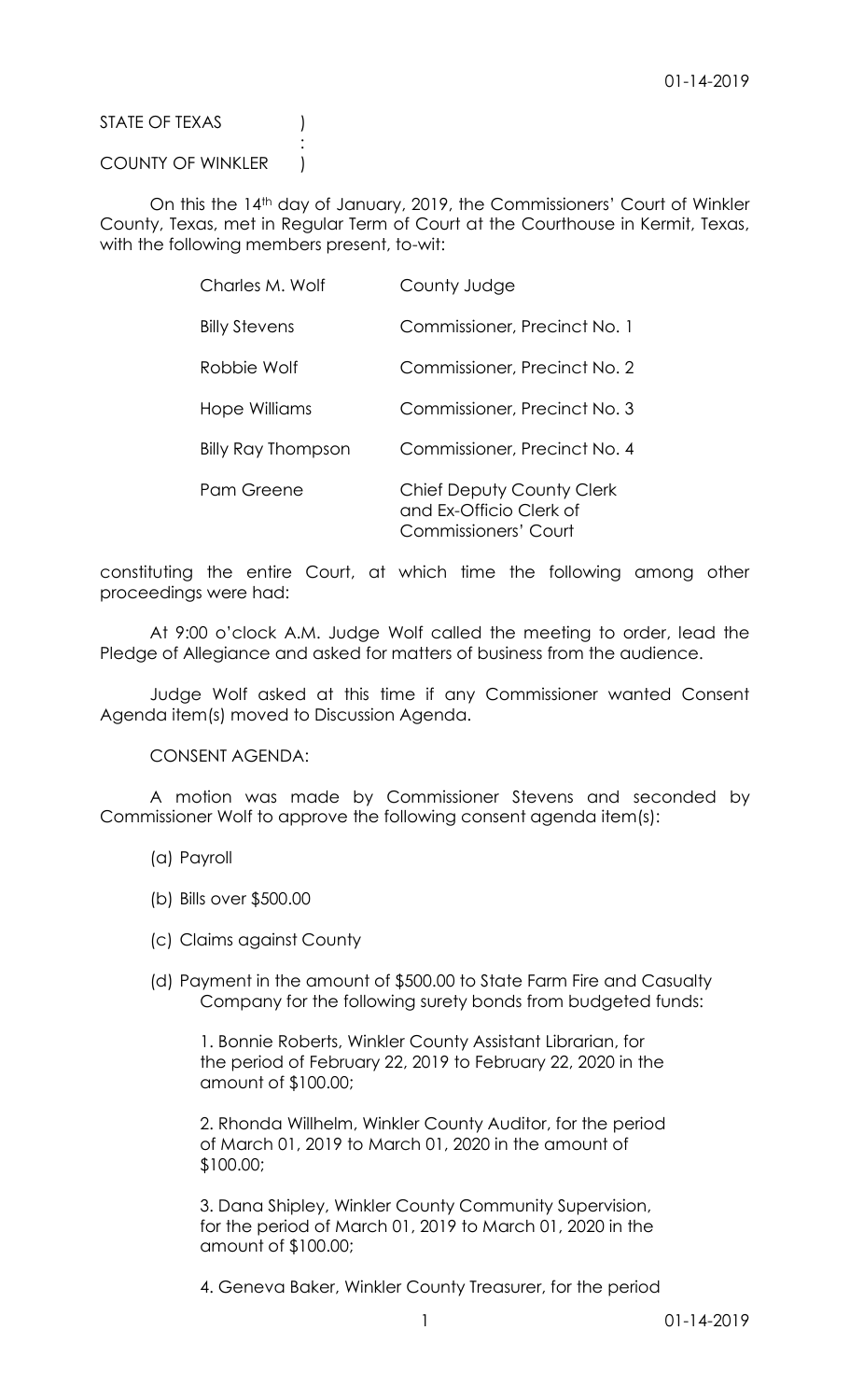of January 01, 2019 through December 31, 2023 in the amount of \$100.00; and

5. Keri Jones, Winkler County Justice of the Peace, Precinct Nos. 1 & 3, for the period of January 01, 2019 through December 31, 2023 in the amount of \$100.00

- (e) Request of Mirta Acosta to use the Kermit Community Center from March 22, 2019 through March 24, 2019 for a Quinceñera
- (f) Request of John R. McKellip to use the Kermit Community Center from July 26, 2019 through July 28, 2019 for a Quinceñera
- (g) Request of Bridget Flores to use the Kermit Community Center from July 05, 2019 through July 07, 2019 for a graduation party
- (h) Request to Construct Access Driveway Facilities by Gray Oak Pipeline, LLC, on Winkler County right-of-way on:

1. County Road 401; and

2. County Road 209

- (i) Request to Construct Access Driveway Facilities by Felix Energy Holdings II, LLC on Winkler County right-of-way on County Road 101
- (j) Two (2) Pipeline Construction and Indemnity Contracts between Winkler County and Felix Midstream, LLC on County Road 201 for a 12.75" oil pipeline

which motion became an order of the Court upon the following vote:

Ayes: Commissioners Stevens, Wolf, Williams and Thompson Noes: None

A motion was made by Commissioner Williams and seconded by Commissioner Wolf to appoint Billy Stevens, Commissioner, Precinct No. 1, as County Judge Pro-Tem for 2019; which motion became an order of the Court upon the following vote:

Ayes: Commissioners Stevens, Wolf, Williams and Thompson Noes: None

A motion was made by Commissioner Wolf and seconded by Commissioner Williams to set terms of County Court (Civil, Criminal and Probate) and terms of Justice Court for 2019 as follows:

The County Court of Winkler County shall hold six (6) terms of Court each year; the January-February term to begin on the first (1st) Monday of January; the March-April term to begin on the first (1st) Monday of March; the May-June term to begin on the first (1st) Monday of May; the July-August term to begin on the first (1st) Monday of July; the September-October term to begin on the first (1st) Monday of September; the November-December term to begin on the first (1st) Monday of November, each term of court as to both Civil and Criminal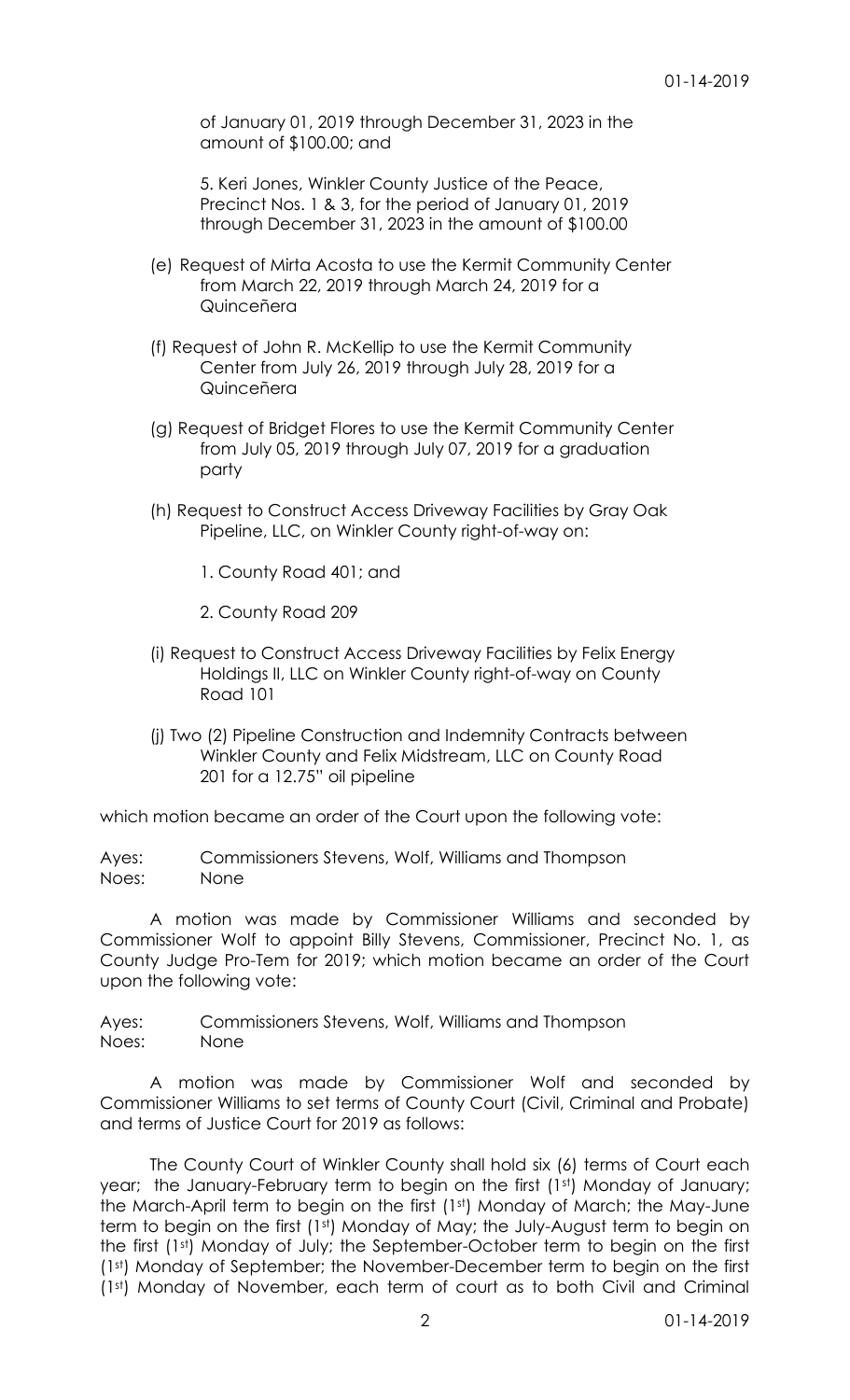matters shall continue its session to the close of the Saturday before Monday of the opening of said regular term of said Court; that a continuous term be provided for hearing Probate and Juvenile matters; the term of the Justice Court shall be from day to day, week to week and month to month as to both Civil and Criminal matters.

which motion became an order of the Court upon the following vote:

Ayes: Commissioners Stevens, Wolf, Williams and Thompson Noes: None

A motion was made by Commissioner Stevens and seconded by Commissioner Williams to accept the following donations from Enlink Midstream Operating, LP:

1. \$1,500.00 for Kermit Volunteer Fire Department; and

2. \$1,500.00 for Wink Volunteer Fire Department

which motion became an order of the Court upon the following vote:

Ayes: Commissioners Stevens, Wolf, Williams and Thompson Noes: None

A motion was made by Commissioner Wolf and seconded by Commissioner Williams to not disburse funds in the amount of \$1,000.00 to Upper Pecos Soil and Water Conversation District No. 213; which motion became an order of the Court upon the following vote:

Ayes: Commissioners Stevens, Wolf, Williams and Thompson Noes: None

A motion was made by Commissioner Stevens and seconded by Commissioner Thompson to approve the following Winkler County Golf Course Tournament Schedule:

INSERT

which motion became an order of the Court upon the following vote:

Ayes: Commissioners Stevens, Wolf, Williams and Thompson Noes: None

A motion was made by Commissioner Williams and seconded by Commissioner Thompson to approve the following Contracts for Tax Billing and Collection Services for the period of February 01, 2019 through December 31, 2020:

- 1. The City of Kermit;
- 2. The City of Wink;
- 3. Kermit Independent School District; and
- 4. Winkler County Hospital District

which motion became an order of the Court upon the following vote: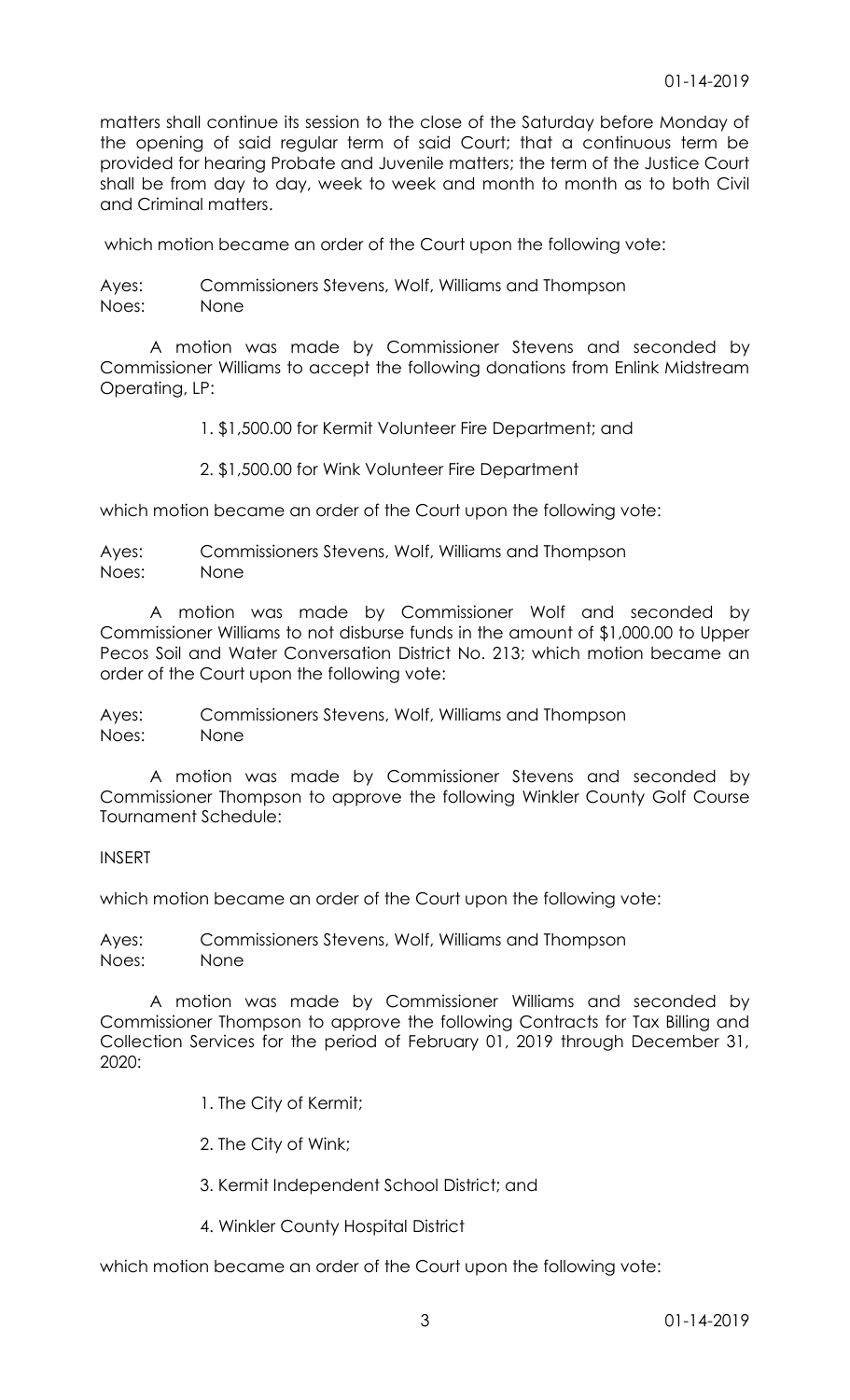Ayes: Commissioners Stevens, Wolf, Williams and Thompson Noes: None

A motion was made by Commissioner Wolf and seconded by Commissioner Thompson to approve payment to Level 5 Design Group for design services from committed funds for the following:

> 1. Kermit Community Center and Annex in the amount of \$13,128.35;

2. Wink Community Center in the amount of \$10,583.00; and

3. Winkler County Courthouse Renovation in the amount of \$4,172.50

which motion became an order of the Court upon the following vote:

Ayes: Commissioners Stevens, Wolf, Williams and Thompson Noes: None

Following discussion, a motion was made by Commissioner Stevens and seconded by Commissioner Thompson to approve Construction Change Orders for Winkler County Courthouse renovations; which motion became an order of the Court upon the following vote:

Ayes: Commissioners Stevens, Wolf, Williams and Thompson Noes: None

A motion was made by Commissioner Williams and seconded by Commissioner Stevens to approve Resolution in Opposition to Unfunded Mandates; which motion became an order of the Court upon the following vote:

Ayes: Commissioners Stevens, Wolf, Williams and Thompson Noes: None

A motion was made by Commissioner Thompson and seconded by Commissioner Stevens to approve payment of Invoice to Kermit Motor Co., Inc., in the amount of \$32,210.00 for one (1) 2019 Ford Transit, VIN 1FBZX2YG3KKA37328 from capital expenditures; which motion became an order of the Court upon the following vote:

Ayes: Commissioners Stevens, Wolf, Williams and Thompson Noes: None

A motion was made by Commissioner Williams and seconded by Commissioner Stevens to accept presentation of County Tax Assessor-Collector Continuing Education Transcript for 2018 as evidence of compliance with Property Tax Code Section 6231(d) V.T.C.A.; which motion became an order of the Court upon the following vote:

Ayes: Commissioners Stevens, Wolf, Williams and Thompson Noes: None

A motion was made by Commissioner Stevens and seconded by Commissioner Thompson to approve payment to BigTex Trailers for one (1) dump